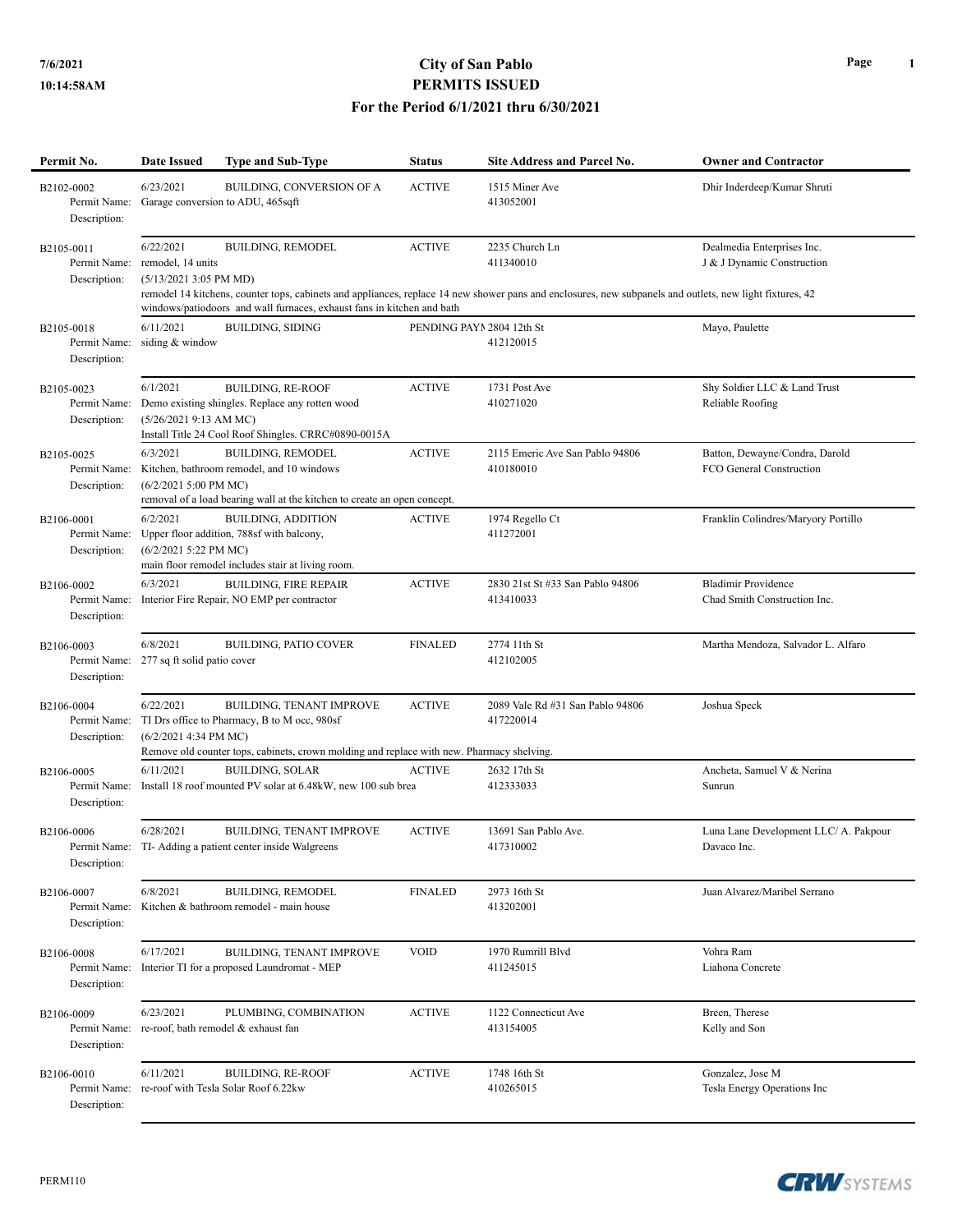## **7/6/2021 City of San Pablo PERMITS ISSUED For the Period 6/1/2021 thru 6/30/2021**

| Permit No.                                    | <b>Date Issued</b>                                                                                 | <b>Type and Sub-Type</b>                                                                                                     | <b>Status</b>  | <b>Site Address and Parcel No.</b>                                                                                                                         | <b>Owner and Contractor</b>                                           |
|-----------------------------------------------|----------------------------------------------------------------------------------------------------|------------------------------------------------------------------------------------------------------------------------------|----------------|------------------------------------------------------------------------------------------------------------------------------------------------------------|-----------------------------------------------------------------------|
| B2106-0011<br>Permit Name:<br>Description:    | 6/17/2021                                                                                          | <b>BUILDING, RE-ROOF</b><br>remove asphalt shingles, intall 15 sq cool roof                                                  | <b>FINALED</b> | 1525 Dover Ave<br>411242024                                                                                                                                | Cervantes, Antonio & Sara<br>Pablo Restorations Roofing & Water Proof |
| B2106-0012<br>Permit Name:<br>Description:    | 6/23/2021<br>Addition of living space, 300 sqft                                                    | <b>BUILDING, ADDITION</b>                                                                                                    | <b>ACTIVE</b>  | 2042 20th St<br>411203047                                                                                                                                  | Mejia, Raul/Pineda, Maria                                             |
| B2106-0014<br>Permit Name:<br>Description:    | 6/17/2021                                                                                          | <b>BUILDING, RE-ROOF</b><br>re-roof including sheathing, Shingles                                                            | <b>ACTIVE</b>  | 2498 21st St<br>412240026                                                                                                                                  | Romo, Silvano                                                         |
| B2106-0015<br>Permit Name:<br>Description:    | 6/21/2021<br>Stucco to main residence                                                              | <b>BUILDING, STUCCO</b>                                                                                                      | <b>ACTIVE</b>  | 1349 Regina Ave<br>410121031                                                                                                                               | Alfonso Paz                                                           |
| B2106-0016<br>Permit Name:<br>Description:    | 6/21/2021                                                                                          | <b>BUILDING, RE-ROOF</b><br>Roof repairs, re installing existing tiles                                                       | <b>ACTIVE</b>  | 1300 Rumrill Blvd, Building #4 #4 ONLY<br>410121044                                                                                                        | Rumrill Gardens,<br>A-1 Roof Management & Constru                     |
| B2106-0018<br>Permit Name:<br>Description:    | 6/23/2021<br>(6/22/2021 8:59 AM MD)<br>(4/26/2021 11:51 AM MC)<br>electrical and plumbing upgrade. | PLUMBING, CONVERSION OF A<br>Interior kitchen remodel, legalize bedroom 4 & bath                                             | <b>ACTIVE</b>  | 2501 Merritt Ave San Pablo 94806<br>412333017                                                                                                              | Son Himalayas LLC<br>Pesa Construction Inc.                           |
| B2106-0019<br>Permit Name:<br>Description:    | 6/28/2021<br>Install a 2.17kw solar system                                                         | <b>BUILDING, SOLAR</b>                                                                                                       | <b>ACTIVE</b>  | 2327 22nd St.<br>412280006                                                                                                                                 | Rivera, Carla<br>Grid Alternatives                                    |
| B2106-0021<br>Permit Name:<br>Description:    | 6/23/2021                                                                                          | <b>BUILDING, BATH REMODEL</b><br>replace existing tub with walk in tub, new 20amp circuit                                    | <b>ACTIVE</b>  | 2452 Frieda Ct<br>412012008                                                                                                                                | Robinson Sr., Ira Dennis, Batt<br>Safe Step Walk in Tub               |
| B2106-0022<br>Permit Name:<br>Description:    | 6/23/2021                                                                                          | <b>BUILDING, SOLAR</b><br>3.72kw DC Solar PV system/(12)310w panels with microinverter                                       | <b>ACTIVE</b>  | 1220 W Victoria Ct<br>410123003                                                                                                                            | Gerardo Gonzalez<br>Grid Alternatives                                 |
| B2106-0023<br>Permit Name:<br>Description:    | 6/23/2021<br>Photovoltaic System 3.465kW                                                           | <b>BUILDING, SOLAR</b>                                                                                                       | <b>ACTIVE</b>  | 2600 Ohare Ave San Pablo 94806<br>412342030                                                                                                                | Victor A Guerrero<br>Freedom Forever LLC                              |
| B2106-0025<br>Permit Name:<br>Description:    | 6/28/2021<br>Replacing roof, shingles material                                                     | <b>BUILDING, RE-ROOF</b>                                                                                                     | <b>ACTIVE</b>  | 2003 Road 20<br>412270012                                                                                                                                  | Navarro, Angelica                                                     |
| DEMO2106-0001<br>Permit Name:<br>Description: | 6/21/2021<br>(6/21/202111:48 AMMC)                                                                 | BUILDING, DEMOLITION<br>demo of illegal additions to storage shed                                                            | <b>ACTIVE</b>  | 1524 15th St<br>410240018<br>to return it back to an exempt structure of less than 120sqft in accordance to section 102.5.1 of California Building Code.mc | Tam, Wan Y                                                            |
| E2105-0003<br>Permit Name:<br>Description:    | 6/3/2021                                                                                           | ELECTRICAL, CHANGE OF SER<br>replace electrical panel due to rust/corrosion                                                  | <b>ACTIVE</b>  | 1361 California Ave<br>410132056                                                                                                                           | Mei Guo                                                               |
| E2105-0004<br>Permit Name:<br>Description:    | 6/17/2021<br>$(6/1/20211:55$ PM MC)                                                                | ELECTRICAL, INVESTIGATION<br>New electric service without a permit - 100AMPS<br>Legalizing a new electrical service, 100AMPS | <b>ACTIVE</b>  | 2566 21st St<br>412220019                                                                                                                                  | Kevin Moran<br><b>DR</b> Electric                                     |
| E2105-0007<br>Permit Name:<br>Description:    | 6/1/2021                                                                                           | ELECTRICAL, CHANGE OF SER<br>Panel change from 100AMP to 100AMPs                                                             | <b>FINALED</b> | 15 Crucero Ct San Pablo 94806<br>413011020                                                                                                                 | Evangeline & Alfred Madayag<br>Keller Electric                        |
| E2106-0001<br>Permit Name:                    | 6/2/2021                                                                                           | ELECTRICAL, CHANGE OF SER<br>Upgrade main panel from 100 to 200AMPS                                                          | <b>FINALED</b> | 2620 Vale Rd<br>417080004                                                                                                                                  | Zhou Tianhong/Yu Jieyi<br>3 J & Z Inc                                 |